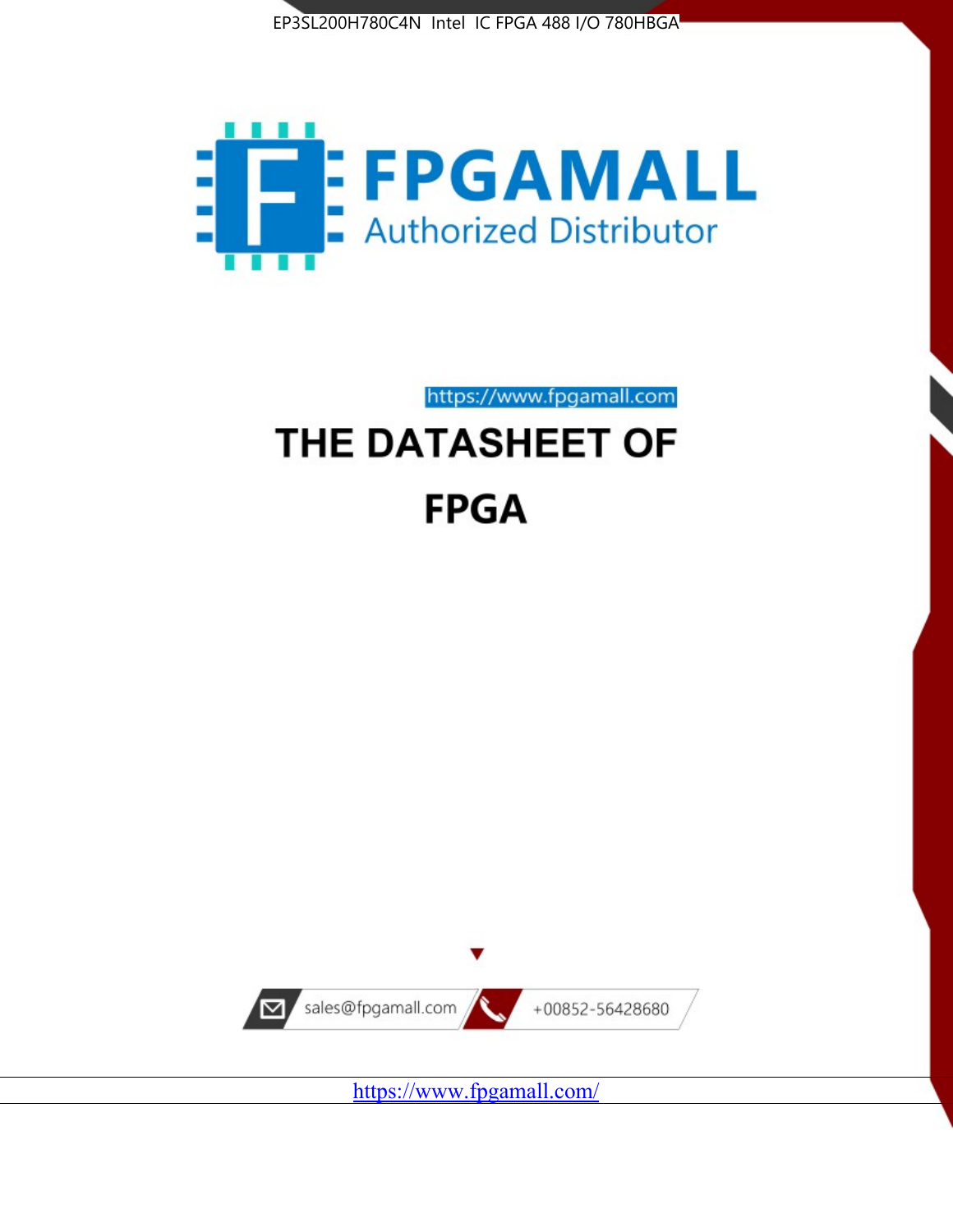

# **1. Stratix III Device Family Overview**

**SIII51001-1.8**

The Stratix® III family provides one of the most architecturally advanced, high-performance, low-power FPGAs in the marketplace.

Stratix III FPGAs lower power consumption through Altera's innovative Programmable Power Technology, which provides the ability to turn on the performance where needed and turn down the power consumption for blocks not in use. Selectable Core Voltage and the latest in silicon process optimizations are also employed to deliver the industry's lowest power, high-performance FPGAs.

Specifically designed for ease of use and rapid system integration, the Stratix III FPGA family offers two variants optimized to meet different application needs:

- The Stratix III *L* family provides balanced logic, memory, and multiplier ratios for mainstream applications.
- The Stratix III *E* family is memory- and multiplier-rich for data-centric applications.

Modular I/O banks with a common bank structure for vertical migration lend efficiency and flexibility to the high-speed I/O. Package and die enhancements with dynamic on-chip termination, output delay, and current strength control provide best-in-class signal integrity.

Based on a 1.1-V, 65-nm all-layer copper SRAM process, the Stratix III family is a programmable alternative to custom ASICs and programmable processors for high-performance logic, digital signal processing (DSP), and embedded designs.

Stratix III devices include optional configuration bit stream security through volatile or non-volatile 256-bit Advanced Encryption Standard (AES) encryption. Where ultra-high reliability is required, Stratix III devices include automatic error detection circuitry to detect data corruption by soft errors in the configuration random-access memory (CRAM) and user memory cells.

# **Features Summary**

Stratix III devices offer the following features:

- 48,000 to 338,000 equivalent logic elements (LEs) (refer to Table 1–1)
- 2,430 to 20,497 Kbits of enhanced TriMatrix memory consisting of three RAM block sizes to implement true dual-port memory and FIFO buffers
- High-speed DSP blocks provide dedicated implementation of 9×9, 12×12, 18×18, and 36×36 multipliers (at up to 550 MHz), multiply-accumulate functions, and finite impulse response (FIR) filters
- I/O:GND:PWR ratio of 8:1:1 along with on-die and on-package decoupling for robust signal integrity
- Programmable Power Technology, which minimizes power while maximizing device performance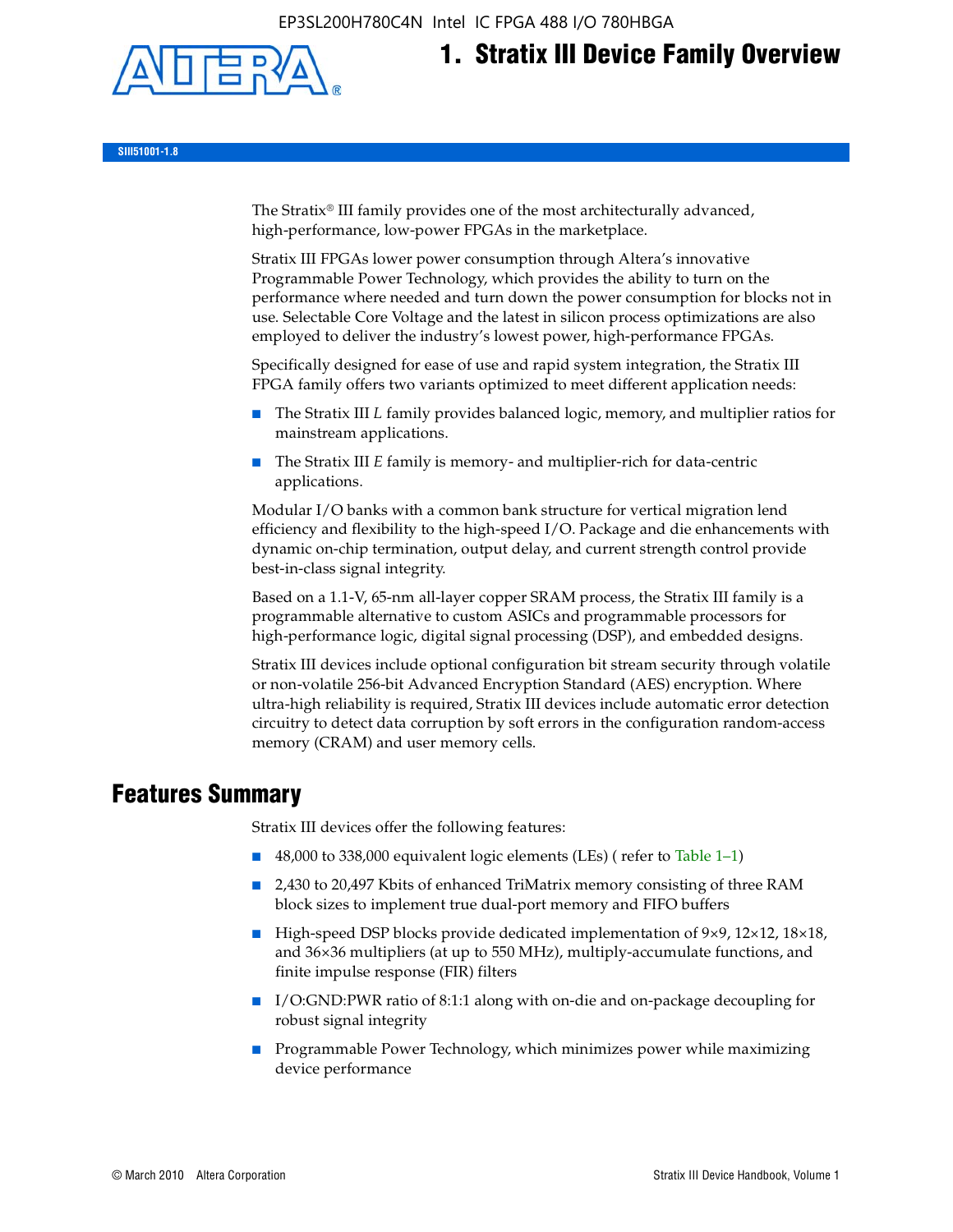- Selectable Core Voltage, available in low-voltage devices (L ordering code suffix), enables selection of lowest power or highest performance operation
- Up to 16 global clocks, 88 regional clocks, and 116 peripheral clocks per device
- Up to 12 phase-locked loops (PLLs) per device that support PLL reconfiguration, clock switchover, programmable bandwidth, clock synthesis, and dynamic phase shifting
- Memory interface support with dedicated DQS logic on all I/O banks
- Support for high-speed external memory interfaces including DDR, DDR2, DDR3 SDRAM, RLDRAM II, QDR II, and QDR II+ SRAM on up to 24 modular I/O banks
- Up to 1,104 user I/O pins arranged in 24 modular I/O banks that support a wide range of industry I/O standards
- Dynamic On-Chip Termination (OCT) with auto calibration support on all  $I/O$ banks
- High-speed differential I/O support with serializer/deserializer (SERDES) and dynamic phase alignment (DPA) circuitry for 1.6 Gbps performance
- Support for high-speed networking and communications bus standards including SPI-4.2, SFI-4, SGMII, Utopia IV, 10 Gigabit Ethernet XSBI, Rapid I/O, and NPSI
- The only high-density, high-performance FPGA with support for 256-bit AES volatile and non-volatile security key to protect designs
- Robust on-chip hot socketing and power sequencing support
- Integrated cyclical redundancy check (CRC) for configuration memory error detection with critical error determination for high availability systems support
- Built-in error correction coding (ECC) circuitry to detect and correct data errors in M144K TriMatrix memory blocks
- Nios<sup>®</sup> II embedded processor support
- Support for multiple intellectual property megafunctions from Altera® MegaCore® functions and Altera Megafunction Partners Program (AMPPSM)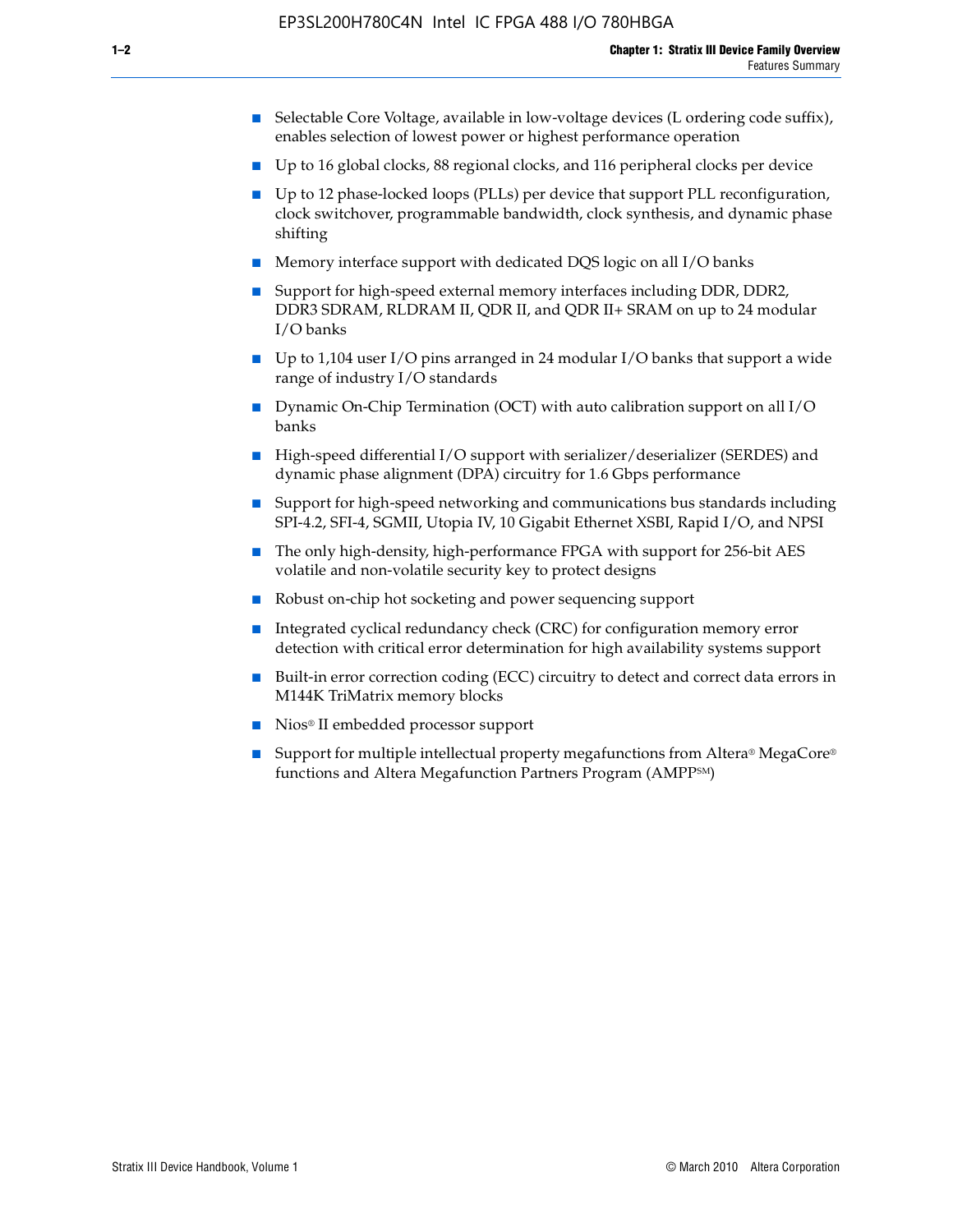#### Table 1–1 lists the Stratix III FPGA family features.

| <b>Table 1–1.</b> FPGA Family Features for Stratix III Devices |                           |             |            |                      |                        |                              |                                                   |
|----------------------------------------------------------------|---------------------------|-------------|------------|----------------------|------------------------|------------------------------|---------------------------------------------------|
|                                                                | Device/<br><b>Feature</b> | <b>ALMs</b> | <b>LEs</b> | M9K<br><b>Blocks</b> | M144K<br><b>Blocks</b> | <b>MLAB</b><br><b>Blocks</b> | <b>Total</b><br><b>Embedde</b><br><b>RAM Kbit</b> |

|                                       | Device/<br><b>Feature</b> | <b>ALMs</b> | <b>LEs</b> | M9K<br><b>Blocks</b> | <b>M144K</b><br><b>Blocks</b> | <b>MLAB</b><br><b>Blocks</b> | <b>Total</b><br><b>Embedded</b><br><b>RAM Kbits</b> | MLAD<br><b>RAM</b><br><b>Kbits</b><br>(1) | <b>Total</b><br><b>RAM</b><br>Kbits $(2)$ | $18\times18$ -bit<br><b>Multipliers</b><br>(FIR Mode) | <b>PLLs</b><br>(3) |
|---------------------------------------|---------------------------|-------------|------------|----------------------|-------------------------------|------------------------------|-----------------------------------------------------|-------------------------------------------|-------------------------------------------|-------------------------------------------------------|--------------------|
|                                       | EP3SL50                   | 19K         | 47.5K      | 108                  | 6                             | 950                          | 1,836                                               | 297                                       | 2,133                                     | 216                                                   | 4                  |
|                                       | EP3SL70                   | 27K         | 67.5K      | 150                  | 6                             | 1,350                        | 2,214                                               | 422                                       | 2,636                                     | 288                                                   | 4                  |
| <b>Stratix III</b><br>Logic           | EP3SL110                  | 43K         | 107.5K     | 275                  | 12                            | 2,150                        | 4,203                                               | 672                                       | 4,875                                     | 288                                                   | 8                  |
| Family                                | EP3SL150                  | 57K         | 142.5K     | 355                  | 16                            | 2,850                        | 5,499                                               | 891                                       | 6,390                                     | 384                                                   | 8                  |
|                                       | EP3SL200                  | 80K         | 200K       | 468                  | 36                            | 4,000                        | 9,396                                               | 1,250                                     | 10,646                                    | 576                                                   | 12                 |
|                                       | EP3SL340                  | 135K        | 337.5K     | 1,040                | 48                            | 6,750                        | 16,272                                              | 2,109                                     | 18,381                                    | 576                                                   | 12                 |
|                                       | EP3SE50                   | 19K         | 47.5K      | 400                  | 12                            | 950                          | 5,328                                               | 297                                       | 5,625                                     | 384                                                   | 4                  |
| <b>Stratix III</b><br><b>Enhanced</b> | EP3SE80                   | 32K         | 80K        | 495                  | 12                            | 1,600                        | 6,183                                               | 500                                       | 6,683                                     | 672                                                   | 8                  |
| Family                                | EP3SE110                  | 43K         | 107.5K     | 639                  | 16                            | 2,150                        | 8.055                                               | 672                                       | 8,727                                     | 896                                                   | 8                  |
|                                       | EP3SE260                  | 102K        | 255K       | 864                  | 48                            | 5,100                        | 14,688                                              | 1,594                                     | 16,282                                    | 768                                                   | 12                 |

**Notes to Table 1–1:**

(1) MLAB ROM mode supports twice the number of MLAB RAM Kbits.

(2) For total ROM Kbits, use this equation to calculate: Total ROM Kbits = Total Embedded RAM Kbits +  $[(# of MLAB blocks × 640)/1024]$ 

(3) The availability of the PLLs shown in this column is based on the device with the largest package. Refer to the *[Clock Networks and PLLs in Stratix](http://www.altera.com/literature/hb/stx3/stx3_siii51006.pdf)  [III Devices](http://www.altera.com/literature/hb/stx3/stx3_siii51006.pdf)* chapter in volume 1 of the *Stratix III Device Handbook* for the availability of the PLLs for each device.

> The Stratix III logic family (*L*) offers balanced logic, memory, and multipliers to address a wide range of applications, while the enhanced family (*E*) offers more memory and multipliers per logic and is ideal for wireless, medical imaging, and military applications.

Stratix III devices are available in space-saving FineLine BGA (FBGA) packages (refer to Table 1–2 and Table 1–3).

**MLAB**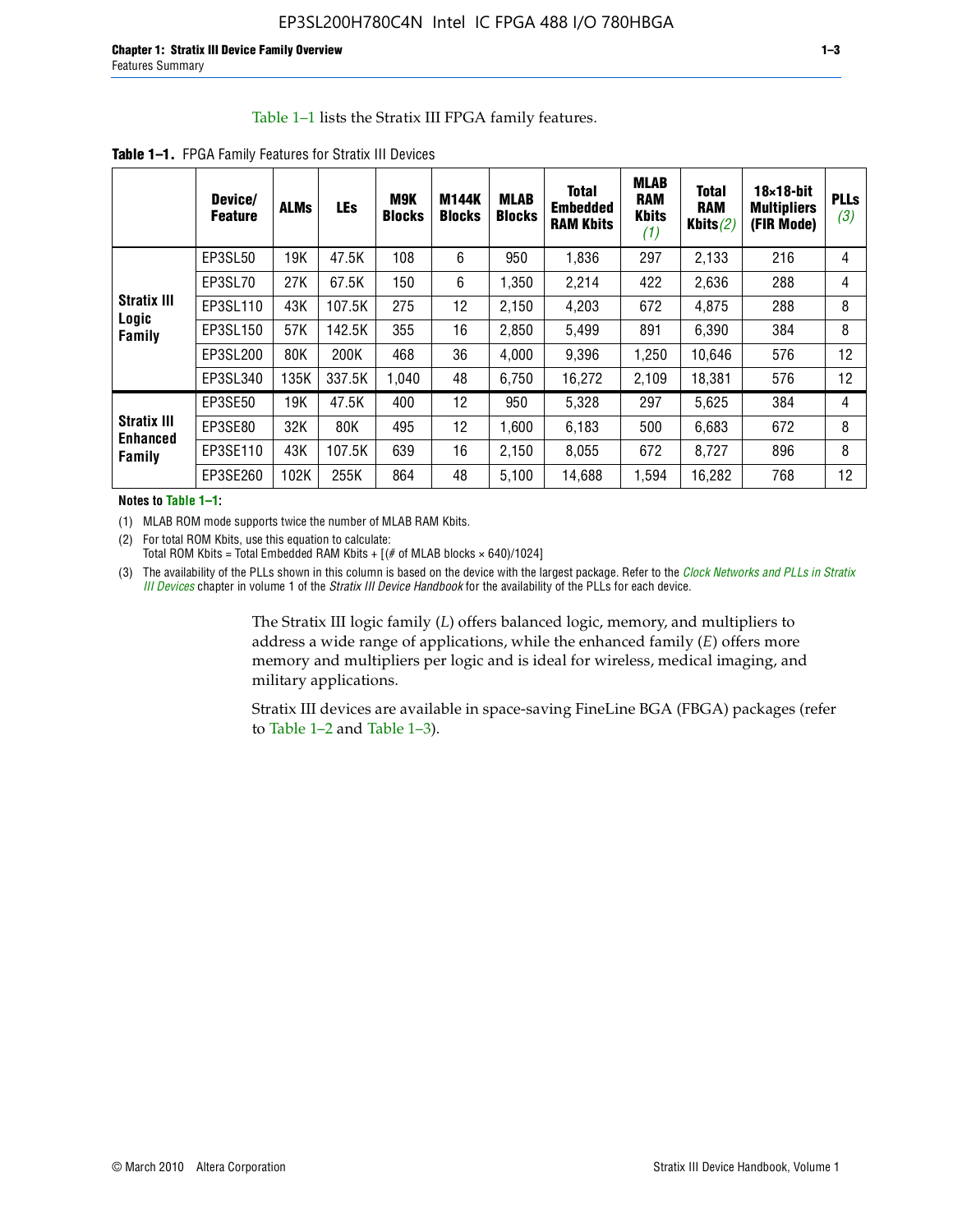Table 1–2 lists the Stratix III FPGA package options and I/O pin counts.

| <b>Device</b> | 484-Pin<br><b>FineLine</b><br>BGA(2) | <b>780-Pin</b><br><b>FineLine</b><br>BGA(2) | <b>1152-Pin</b><br><b>FineLine</b><br>BGA(2) | <b>1517-Pin</b><br><b>FineLine BGA</b><br>(3) | <b>1760-Pin</b><br><b>FineLine BGA</b><br>(3) |
|---------------|--------------------------------------|---------------------------------------------|----------------------------------------------|-----------------------------------------------|-----------------------------------------------|
| EP3SL50       | 296                                  | 488                                         |                                              |                                               |                                               |
| EP3SL70       | 296                                  | 488                                         |                                              |                                               |                                               |
| EP3SL110      |                                      | 488                                         | 744                                          |                                               |                                               |
| EP3SL150      |                                      | 488                                         | 744                                          |                                               |                                               |
| EP3SL200      |                                      | 488 $(5)$                                   | 744                                          | 976                                           |                                               |
| EP3SL340      |                                      |                                             | 744 $(4)$                                    | 976                                           | 1,120                                         |
| EP3SE50       | 296                                  | 488                                         |                                              |                                               |                                               |
| EP3SE80       |                                      | 488                                         | 744                                          |                                               |                                               |
| EP3SE110      |                                      | 488                                         | 744                                          |                                               |                                               |
| EP3SE260      |                                      | 488(5)                                      | 744                                          | 976                                           |                                               |

**Table 1–2.** Package Options and I/O Pin Counts *(Note 1)*

**Notes to Table 1–2:**

(1) The arrows indicate vertical migration.

- (2) All I/O pin counts include eight dedicated clock inputs (CLK1p, CLK1n, CLK3p, CLK3n, CLK8p, CLK8n, CLK10p, and CLK10n) that can be used for data inputs.
- (3) All I/O pin counts include eight dedicated clock inputs (CLK1p, CLK1n, CLK3p, CLK3n, CLK8p, CLK8n, CLK10p, and CLK10n) and eight dedicated corner PLL clock inputs (PLL\_L1\_CLKp, PLL\_L1\_CLKn, PLL\_L4\_CLKp, PLL\_L4\_CLKn, PLL\_R4\_CLKp, PLL\_R4\_CLKn, PLL\_R1\_CLKp, and PLL\_R1\_CLKn) that can be used for data inputs.
- (4) The EP3SL340 FPGA is offered only in the H1152 package, but not offered in the F1152 package.
- (5) The EP3SE260 and EP3SL200 FPGAs are offered only in the H780 package, but not offered in the F780 package.

All Stratix III devices support vertical migration within the same package (for example, you can migrate between the EP3SL50 and EP3SL70 devices in the 780-pin FineLine BGA package). Vertical migration allows you to migrate to devices whose dedicated pins, configuration pins, and power pins are the same for a given package across device densities.

To ensure that a board layout supports migratable densities within one package offering, enable the applicable vertical migration path within the Quartus® II software. On the Assignments menu, point to **Device** and click **Migration Devices**. You can migrate from the *L* family to the *E* family without increasing the number of LEs available. This minimizes the cost of vertical migration.

Table 1–3 lists the Stratix III FineLine BGA (FBGA) package sizes.

**Table 1–3.** FineLine BGA Package Sizes

| <b>Dimension</b>     | <b>484 Pin</b> | <b>780 Pin</b> | <b>1152 Pin</b> | <b>1517 Pin</b> | <b>1760 Pin</b> |
|----------------------|----------------|----------------|-----------------|-----------------|-----------------|
| Pitch (mm)           | 1.00           | 1.00           | 1.00            | 1.00            | 1.00            |
| Area $(mm2)$         | 529            | 841            | 1.225           | 1.600           | 1.849           |
| Length/Width (mm/mm) | 23/23          | 29/29          | 35/35           | 40/40           | 43/43           |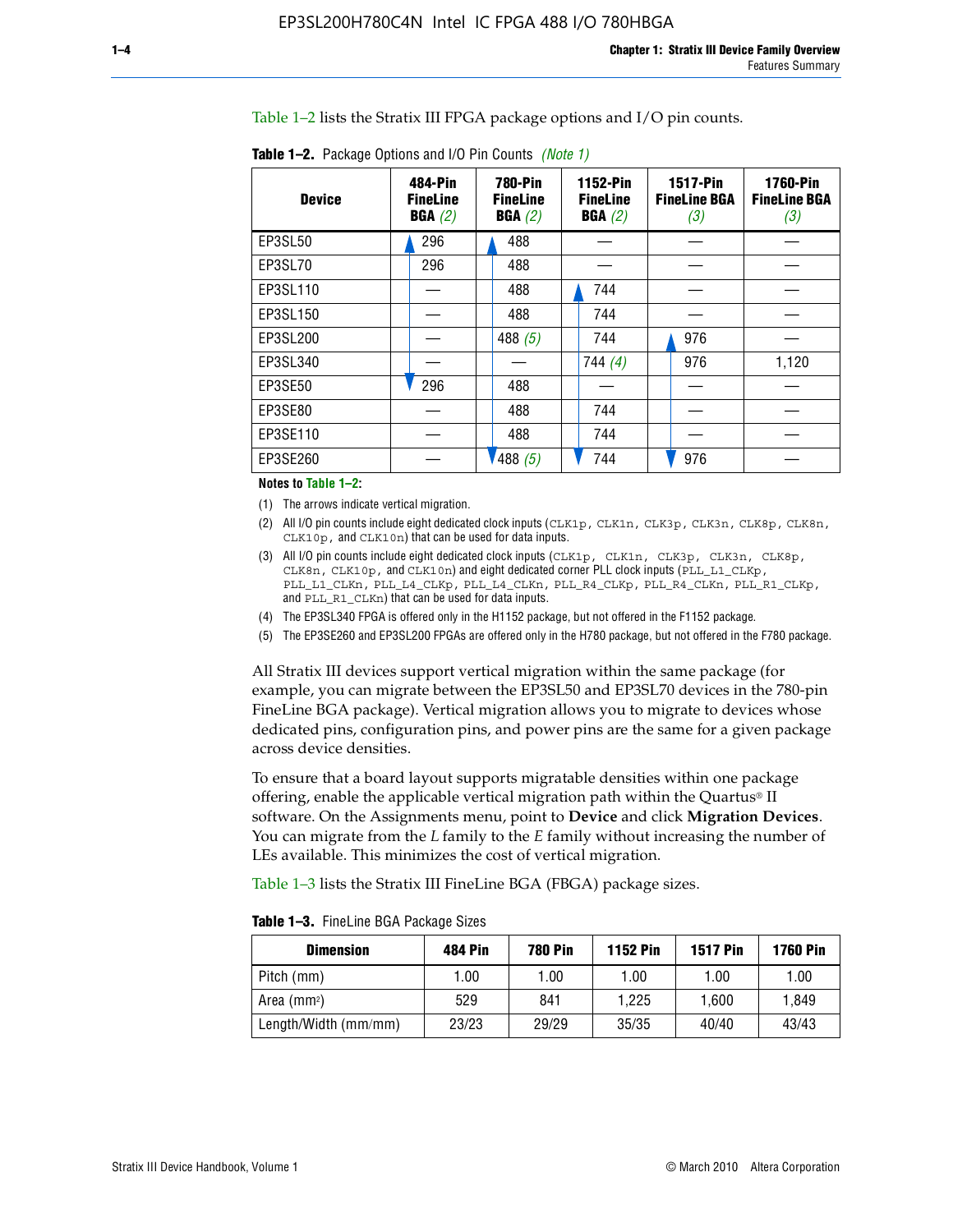Table 1–4 lists the Stratix III Hybrid FineLine BGA (HBGA) package sizes.

**Table 1–4.** Hybrid FineLine BGA Package Sizes

| <b>Dimension</b>     | <b>780 Pin</b> | <b>1152 Pin</b> |
|----------------------|----------------|-----------------|
| Pitch (mm)           | 1.00           | 1.00            |
| Area $(mm^2)$        | 1.089          | 1.600           |
| Length/Width (mm/mm) | 33/33          | 40/40           |

Stratix III devices are available in up to three speed grades: –2, –3, and –4, with –2 being the fastest. Stratix III devices are offered in both commercial and industrial temperature range ratings with leaded and lead-free packages. Selectable Core Voltage is available in specially marked low-voltage devices (*L* ordering code suffix).

Table 1–5 lists the Stratix III device speed grades.

Table 1-5. Speed Grades for Stratix III Devices (Part 1 of 2)

| <b>Device</b> | <b>Temperature</b><br>Grade | 484 - Pin<br><b>FineLine</b><br><b>BGA</b> | <b>780-Pin</b><br><b>FineLine</b><br><b>BGA</b> | <b>780-Pin</b><br><b>Hybrid</b><br><b>FineLine</b><br><b>BGA</b> | 1152-Pin<br><b>FineLine</b><br><b>BGA</b> | 1152-Pin<br><b>Hybrid</b><br><b>FineLine</b><br><b>BGA</b> | 1517-Pin<br><b>FineLine</b><br><b>BGA</b> | <b>1760-Pin</b><br><b>FineLine</b><br><b>BGA</b> |
|---------------|-----------------------------|--------------------------------------------|-------------------------------------------------|------------------------------------------------------------------|-------------------------------------------|------------------------------------------------------------|-------------------------------------------|--------------------------------------------------|
| EP3SL50       | Commercial                  | $-2, -3, -4,$<br>$-4L$                     | $-2, -3, -4,$<br>$-4L$                          |                                                                  |                                           |                                                            |                                           |                                                  |
|               | Industrial                  | $-3, -4, -4L$                              | $-3, -4, -4L$                                   | $\overline{\phantom{0}}$                                         | $\equiv$                                  | $\equiv$                                                   | $\equiv$                                  | $\equiv$                                         |
| EP3SL70       | Commercial                  | $-2, -3, -4,$<br>$-41$                     | $-2, -3, -4,$<br>$-41$                          |                                                                  |                                           |                                                            |                                           |                                                  |
|               | Industrial                  | $-3, -4, -4L$                              | $-3, -4, -4L$                                   | $\equiv$                                                         | $\overline{\phantom{0}}$                  | $\overline{\phantom{0}}$                                   | $\overline{\phantom{0}}$                  | $\overline{\phantom{0}}$                         |
| EP3SL110      | Commercial                  |                                            | $-2, -3, -4,$<br>$-4L$                          |                                                                  | $-2, -3, -4,$<br>$-4L$                    |                                                            |                                           |                                                  |
|               | Industrial                  | $\overline{\phantom{0}}$                   | $-3, -4, -4L$                                   | $\frac{1}{1}$                                                    | $-3, -4, -4L$                             | $\frac{1}{2}$                                              | $\equiv$                                  | $\overline{\phantom{0}}$                         |
| EP3SL150      | Commercial                  |                                            | $-2, -3, -4,$<br>$-41$                          |                                                                  | $-2, -3, -4,$<br>$-41$                    |                                                            |                                           |                                                  |
|               | Industrial                  |                                            | $-3, -4, -4L$                                   | $\overline{\phantom{0}}$                                         | $-3, -4, -4L$                             |                                                            | $\qquad \qquad -$                         | $\equiv$                                         |
| EP3SL200      | Commercial                  |                                            |                                                 | $-2, -3, -4,$<br>$-4L$                                           | $-2, -3, -4,$<br>$-4L$                    |                                                            | $-2,-3,-4,$<br>$-4L$                      |                                                  |
|               | Industrial (1)              | $\equiv$                                   | $\equiv$                                        | $-3, -4, -4L$                                                    | $-3, -4, -4L$                             | $\frac{1}{2}$                                              | $-3, -4, -4L$                             | $\overline{\phantom{0}}$                         |
| EP3SL340      | Commercial                  | $\equiv$                                   | $\equiv$                                        | $\overbrace{\phantom{1232211}}$                                  | $\overline{\phantom{m}}$                  |                                                            | $-2, -3, -4$ $-2, -3, -4$                 | $-2, -3, -4$                                     |
|               | Industrial (1)              | $\overline{\phantom{m}}$                   | $\equiv$                                        | $\equiv$                                                         | $-$                                       |                                                            | $-3, -4, -4$ $-4$ $-3, -4, -4$            | $-3, -4, -4L$                                    |
| EP3SE50       | Commercial                  | $-2, -3, -4,$<br>$-4L$                     | $-2, -3, -4,$<br>$-4L$                          |                                                                  |                                           |                                                            |                                           |                                                  |
|               | Industrial                  | $-3, -4, -4L$                              | $-3, -4, -4L$                                   | $\equiv$                                                         | $\overline{\phantom{0}}$                  |                                                            |                                           | $\overline{\phantom{0}}$                         |
| EP3SE80       | Commercial                  |                                            | $-2, -3, -4,$<br>$-41$                          |                                                                  | $-2, -3, -4,$<br>$-41$                    |                                                            |                                           |                                                  |
|               | Industrial                  | $\overline{\phantom{m}}$                   | $-3, -4, -4L$                                   | $\overbrace{\phantom{1232211}}$                                  | $-3, -4, -4L$                             |                                                            | $\equiv$                                  |                                                  |
| EP3SE110      | Commercial                  |                                            | $-2, -3, -4,$<br>$-4L$                          |                                                                  | $-2, -3, -4,$<br>$-41$                    |                                                            |                                           |                                                  |
|               | Industrial                  |                                            | $-3, -4, -4L$                                   | $\overline{\phantom{0}}$                                         | $-3, -4, -4L$                             |                                                            |                                           |                                                  |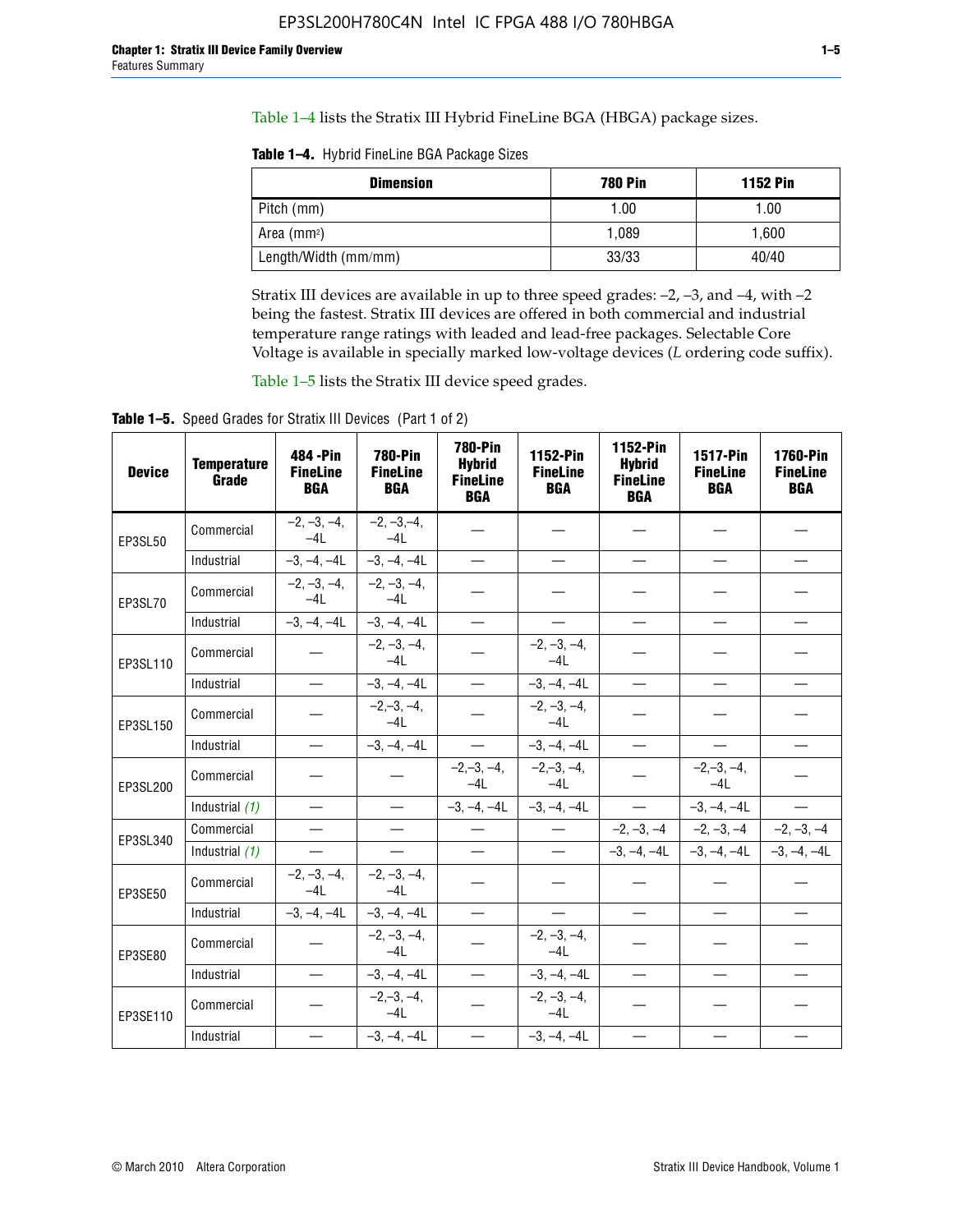| <b>Device</b> | <b>Temperature</b><br>Grade | 484 - Pin<br><b>FineLine</b><br><b>BGA</b> | <b>780-Pin</b><br><b>FineLine</b><br><b>BGA</b> | <b>780-Pin</b><br><b>Hybrid</b><br><b>FineLine</b><br><b>BGA</b> | 1152-Pin<br><b>FineLine</b><br>BGA | 1152-Pin<br><b>Hybrid</b><br><b>FineLine</b><br>BGA | <b>1517-Pin</b><br><b>FineLine</b><br><b>BGA</b> | <b>1760-Pin</b><br><b>FineLine</b><br><b>BGA</b> |
|---------------|-----------------------------|--------------------------------------------|-------------------------------------------------|------------------------------------------------------------------|------------------------------------|-----------------------------------------------------|--------------------------------------------------|--------------------------------------------------|
| EP3SE260      | Commercial                  |                                            |                                                 | $-2, -3, -4,$<br>$-4L$                                           | $-2, -3, -4,$<br>$-4L$             |                                                     | $-2, -3, -4,$<br>$-4L$                           |                                                  |
|               | Industrial $(1)$            |                                            |                                                 | $-3, -4, -4L$                                                    | $-3, -4, -4L$                      |                                                     | $-3, -4, -4L$                                    |                                                  |

**Table 1–5.** Speed Grades for Stratix III Devices (Part 2 of 2)

**Note to Table 1–5:**

(1) For EP3SL340, EP3SL200, and EP3SE260 devices, the industrial junction temperature range for –4L is 0–100°C, regardless of supply voltage.

# **Architecture Features**

The following section describes the various features of the Stratix III family FPGAs.

### **Logic Array Blocks and Adaptive Logic Modules**

The Logic Array Block (LAB) is composed of basic building blocks known as Adaptive Logic Modules (ALMs) that can be configured to implement logic, arithmetic, and register functions. Each LAB consists of ten ALMs, carry chains, shared arithmetic chains, LAB control signals, local interconnect, and register chain connection lines. ALMs are part of a unique, innovative logic structure that delivers faster performance, minimizes area, and reduces power consumption. ALMs expand the traditional 4-input look-up table architecture to 7 inputs, increasing performance by reducing LEs, logic levels, and associated routing. In addition, ALMs maximize DSP performance with dedicated functionality to efficiently implement adder trees and other complex arithmetic functions. The Quartus II Compiler places associated logic in an LAB or adjacent LABs, allowing the use of local, shared arithmetic chain, and register chain connections for performance and area efficiency.

The Stratix III LAB has a new derivative called Memory LAB (or MLAB), which adds SRAM memory capability to the LAB. MLAB is a superset of the LAB and includes all LAB features. MLABs support a maximum of 320 bits of simple dual-port Static Random Access Memory (SRAM). Each ALM in an MLAB can be configured as a 16×2 block, resulting in a configuration of 16×20 simple dual port SRAM block. MLAB and LAB blocks always co-exist as pairs in all Stratix III families, allowing up to 50% of the logic (LABs) to be traded for memory (MLABs).



f For more information about LABs and ALMs, refer to the *[Logic Array Blocks and](http://www.altera.com/literature/hb/stx3/stx3_siii51002.pdf)  [Adaptive Logic Modules in Stratix III Devices](http://www.altera.com/literature/hb/stx3/stx3_siii51002.pdf)* chapter.



For more information about MLAB modes, features and design considerations, refer to the *[TriMatrix Embedded Memory Blocks in Stratix III Devices](http://www.altera.com/literature/hb/stx3/stx3_siii51004.pdf)* chapter.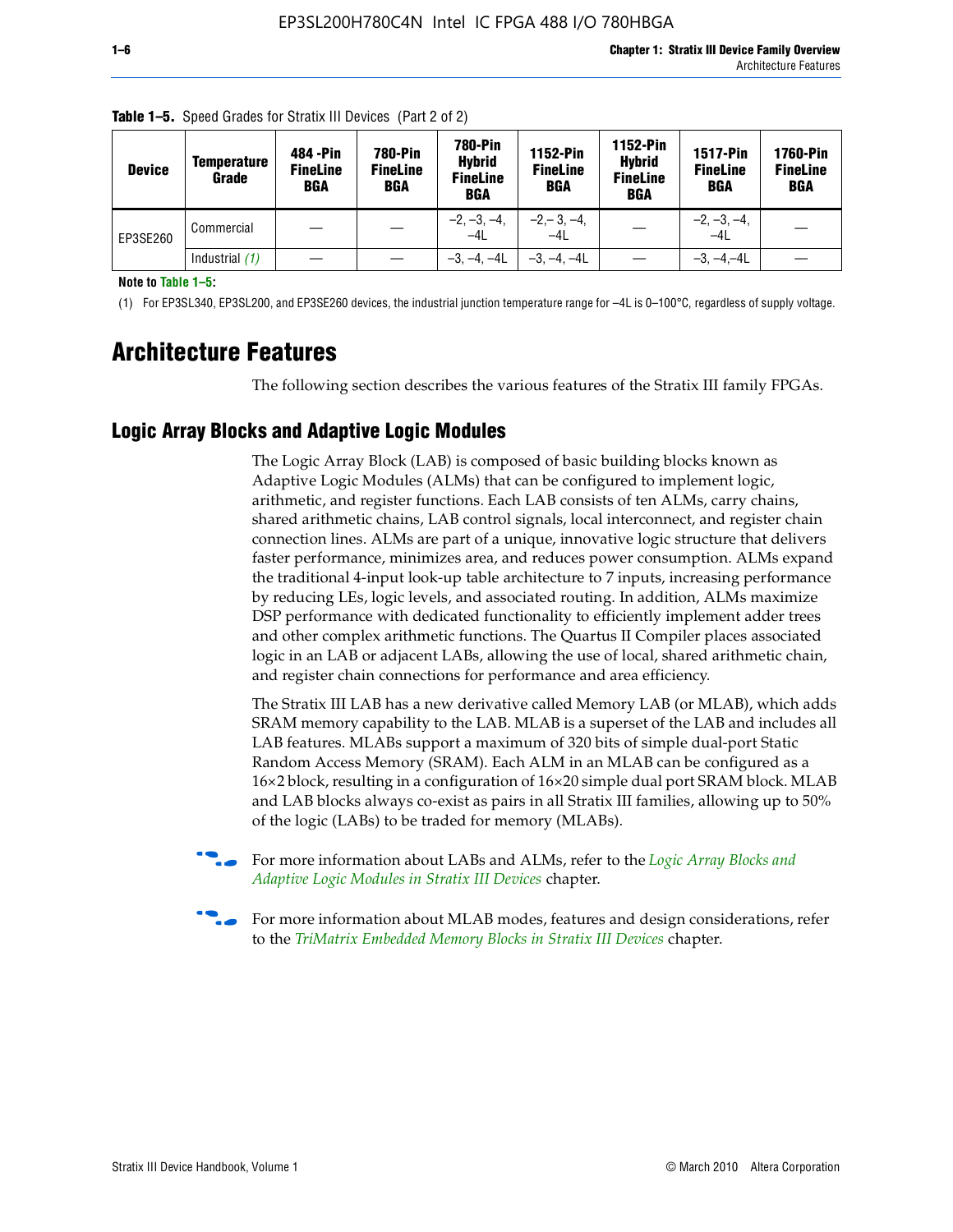#### **MultiTrack Interconnect**

In the Stratix III architecture, connections between ALMs, TriMatrix memory, DSP blocks, and device I/O pins are provided by the MultiTrack interconnect structure with DirectDrive technology. The MultiTrack interconnect consists of continuous, performance-optimized row and column interconnects that span fixed distances. A routing structure with fixed length resources for all devices allows predictable and repeatable performance when migrating through different device densities. The MultiTrack interconnect provides 1-hop connection to 34 adjacent LABs, 2-hop connections to 96 adjacent LABs and 3-hop connections to 160 adjacent LABs.

DirectDrive technology is a deterministic routing technology that ensures identical routing resource usage for any function regardless of placement in the device. The MultiTrack interconnect and DirectDrive technology simplify the integration stage of block-based designing by eliminating the reoptimization cycles that typically follow design changes and additions. The Quartus II Compiler also automatically places critical design paths on faster interconnects to improve design performance.

#### **For more information, refer to the** *[MultiTrack Interconnect in Stratix III Devices](http://www.altera.com/literature/hb/stx3/stx3_siii51003.pdf)* **chapter.**

#### **TriMatrix Embedded Memory Blocks**

TriMatrix embedded memory blocks provide three different sizes of embedded SRAM to efficiently address the needs of Stratix III FPGA designs. TriMatrix memory includes the following blocks:

- 320-bit MLAB blocks optimized to implement filter delay lines, small FIFO buffers, and shift registers
- 9-Kbit M9K blocks that can be used for general purpose memory applications
- 144-Kbit M144K blocks that are ideal for processor code storage, packet and video frame buffering

Each embedded memory block can be independently configured to be a single- or dual-port RAM, ROM, or shift register via the Quartus II MegaWizard™ Plug-In Manager. Multiple blocks of the same type can also be stitched together to produce larger memories with minimal timing penalty. TriMatrix memory provides up to 16,272 Kbits of embedded SRAM at up to 600 MHz operation.

For more information about TriMatrix memory blocks, modes, features, and design considerations, refer to the *[TriMatrix Embedded Memory Blocks in Stratix III Devices](http://www.altera.com/literature/hb/stx3/stx3_siii51004.pdf)* chapter.

#### **DSP Blocks**

Stratix III devices have dedicated high-performance digital signal processing (DSP) blocks optimized for DSP applications requiring high data throughput. Stratix III devices provide you with the ability to implement various high-performance DSP functions easily. Complex systems such as WiMAX, 3GPP WCDMA, CDMA2000, voice over Internet Protocol (VoIP), H.264 video compression, and high-definition television (HDTV) require high-performance DSP blocks to process data. These system designs typically use DSP blocks to implement finite impulse response (FIR) filters, complex FIR filters, infinite impulse response (IIR) filters, fast Fourier transform (FFT) functions, and discrete cosine transform (DCT) functions.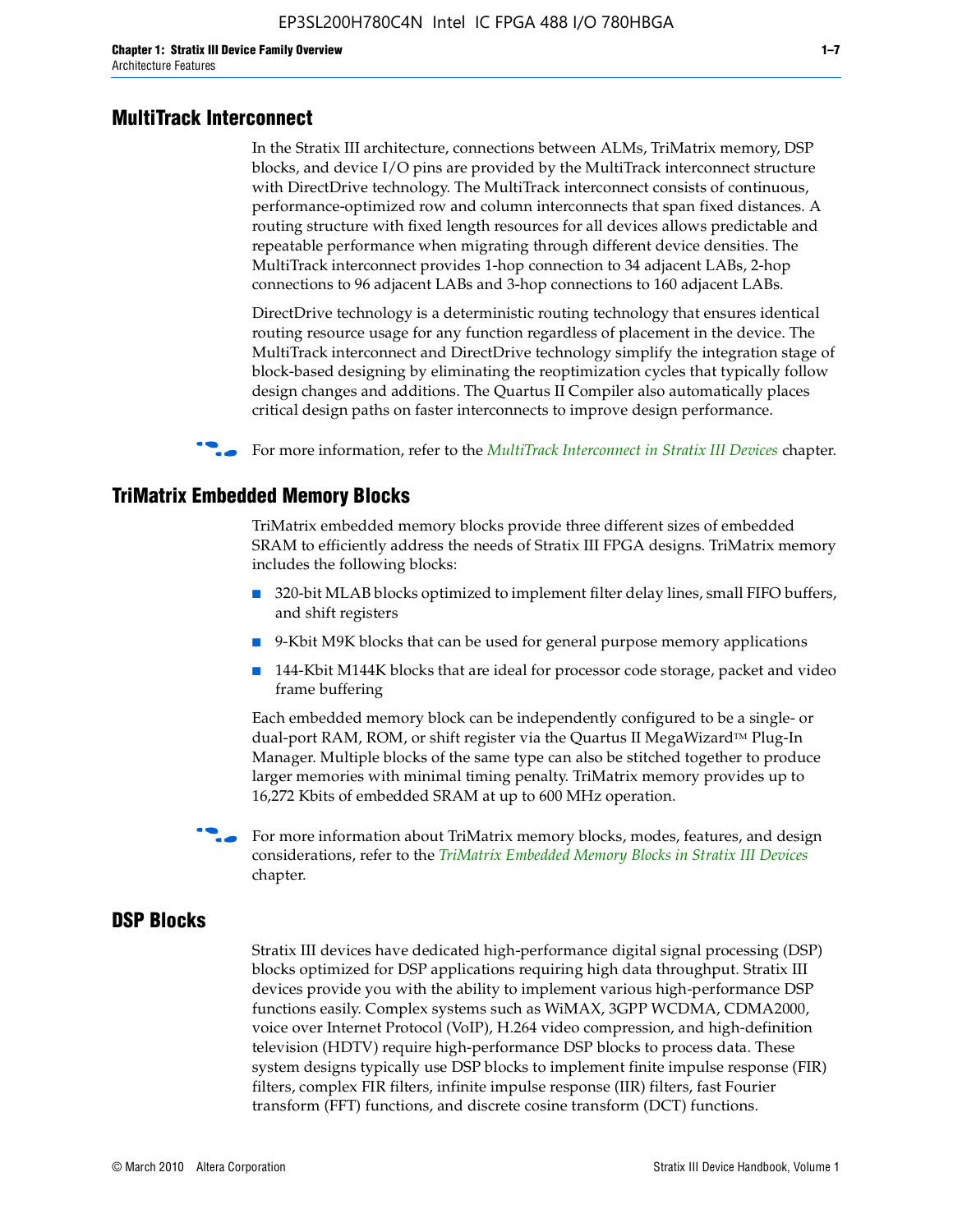Stratix III devices have up to 112 DSP blocks. The architectural highlights of the Stratix III DSP block are the following:

- High-performance, power optimized, fully pipelined multiplication operations
- Native support for 9-bit, 12-bit, 18-bit, and 36-bit word lengths
- Native support for 18-bit complex multiplications
- Efficient support for floating point arithmetic formats (24-bit for Single Precision and 53-bit for Double Precision)
- Signed and unsigned input support
- Built-in addition, subtraction, and accumulation units to efficiently combine multiplication results
- Cascading 18-bit input bus to form tap-delay lines
- Cascading 44-bit output bus to propagate output results from one block to the next block
- Rich and flexible arithmetic rounding and saturation units
- Efficient barrel shifter support
- Loopback capability to support adaptive filtering

DSP block multipliers can optionally feed an adder/subtractor or accumulator in the block depending on user configuration. This option saves ALM routing resources and increases performance, because all connections and blocks are inside the DSP block. Additionally, the DSP Block input registers can efficiently implement shift registers for FIR filter applications, and the Stratix III DSP blocks support rounding and saturation. The Quartus II software includes megafunctions that control the mode of operation of the DSP blocks based on user parameter settings.

f For more information, refer to the *[DSP Blocks in Stratix III Devices](http://www.altera.com/literature/hb/stx3/stx3_siii51005.pdf)* chapter.

#### **Clock Networks and PLLs**

Stratix III devices provide dedicated Global Clock Networks (GCLKs), Regional Clock Networks (RCLKs), and Periphery Clock Networks (PCLKs). These clocks are organized into a hierarchical clock structure that provides up to 104 unique clock domains (16 GCLK + 88 RCLK) within the Stratix III device and allows for up to 38 (16 GCLK + 22 RCLK) unique GCLK/RCLK clock sources per device quadrant.

Stratix III devices deliver abundant PLL resources with up to 12 PLLs per device and up to 10 outputs per PLL. Every output can be independently programmed, creating a unique, customizable clock frequency. Inherent jitter filtration and fine granularity control over multiply, divide ratios, and dynamic phase-shift reconfiguration provide the high-performance precision required in today's high-speed applications. Stratix III PLLs are feature rich, supporting advanced capabilities such as clock switchover, reconfigurable phase shift, PLL reconfiguration, and reconfigurable bandwidth. PLLs can be used for general-purpose clock management supporting multiplication, phase shifting, and programmable duty cycle. Stratix III PLLs also support external feedback mode, spread-spectrum input clock tracking, and post-scale counter cascading.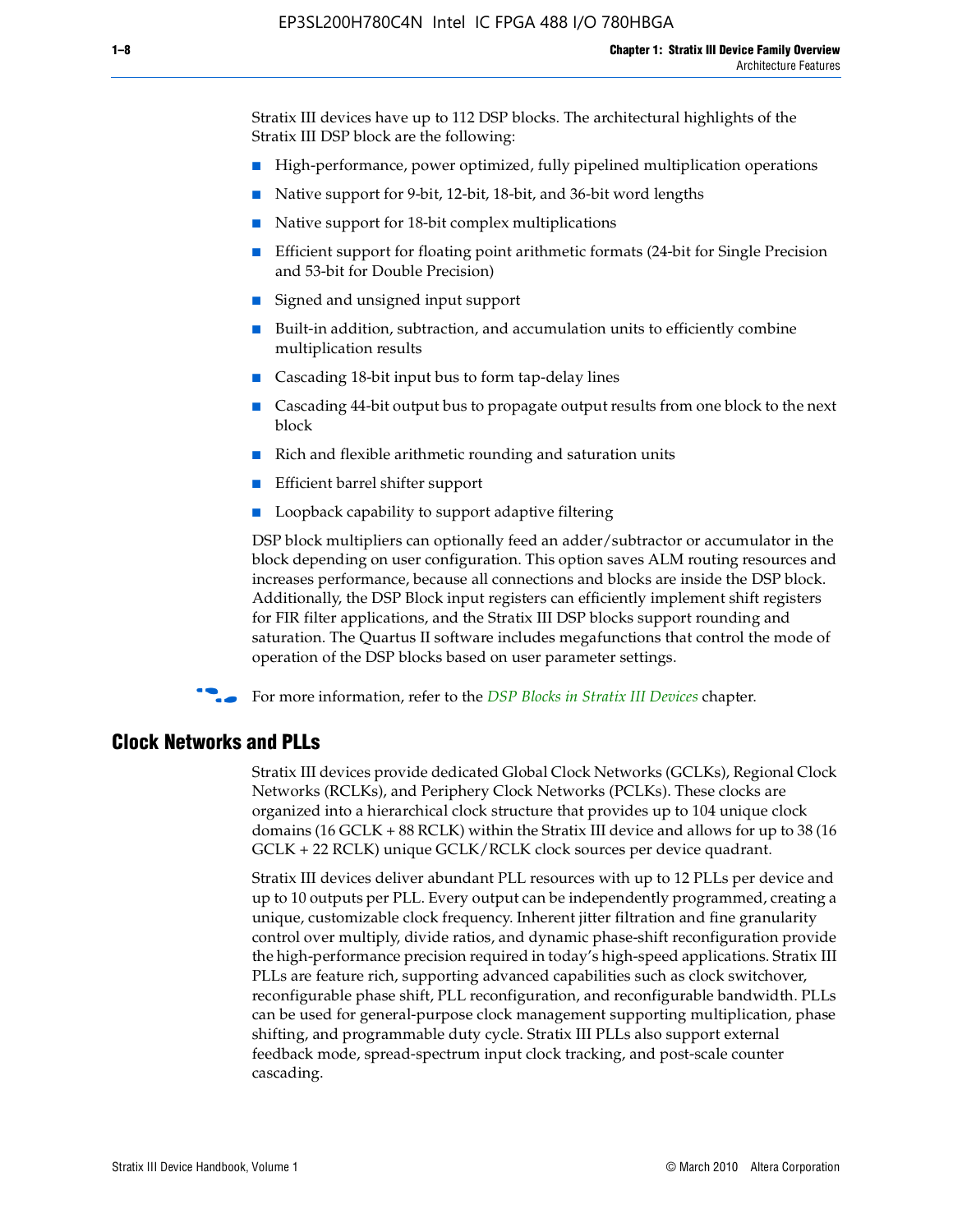f For more information, refer to the *[Clock Networks and PLLs in Stratix III Devices](http://www.altera.com/literature/hb/stx3/stx3_siii51006.pdf)* chapter.

## **I/O Banks and I/O Structure**

Stratix III devices contain up to 24 modular I/O banks, each of which contains 24, 32, 36, 40, or 48 I/Os. This modular bank structure improves pin efficiency and eases device migration. The I/O banks contain circuitry to support external memory interfaces at speeds up to 533 MHz and high-speed differential I/O interfaces meeting up to 1.6 Gbps performance. It also supports high-speed differential inputs and outputs running at speeds up to 800 MHz.

Stratix III devices support a wide range of industry I/O standards, including single-ended, voltage referenced single-ended, and differential I/O standards. The Stratix III I/O supports programmable bus hold, programmable pull-up resistor, programmable slew rate, programmable drive strength, programmable output delay control, and open-drain output. Stratix III devices also support on-chip series  $(R<sub>s</sub>)$  and on-chip parallel  $(R_T)$  termination with auto calibration for single-ended I/O standards and on-chip differential termination  $(R_D)$  for LVDS I/O standards on Left/Right I/O banks. Dynamic OCT is also supported on bi-directional I/O pins in all I/O banks.

**For more information, refer to the** *[Stratix III Device I/O Features](http://www.altera.com/literature/hb/stx3/stx3_siii51007.pdf)* **chapter.** 

## **External Memory Interfaces**

The Stratix III I/O structure has been completely redesigned to provide flexibility and enable high-performance support for existing and emerging external memory standards such as DDR, DDR2, DDR3, QDR II, QDR II+, and RLDRAM II at frequencies of up to 533 MHz.

Packed with features such as dynamic on-chip termination, trace mismatch compensation, read/write leveling, half-rate registers, and 4-to 36-bit programmable DQ group widths, Stratix III I/Os supply the built-in functionality required for rapid and robust implementation of external memory interfaces. Double data-rate support is found on all sides of the Stratix III device. Stratix III devices provide an efficient architecture to quickly and easily fit wide external memory interfaces exactly where you want them.

A self-calibrating soft IP core (ALTMEMPHY), optimized to take advantage of the Stratix III device I/O, along with the Quartus II timing analysis tool (TimeQuest), provide the total solution for the highest reliable frequency of operation across process voltage and temperature.

f For more information about external memory interfaces, refer to the *[External Memory](http://www.altera.com/literature/hb/stx3/stx3_siii51008.pdf)  [Interfaces in Stratix III Devices](http://www.altera.com/literature/hb/stx3/stx3_siii51008.pdf)* chapter.

#### **High-Speed Differential I/O Interfaces with DPA**

Stratix III devices contain dedicated circuitry for supporting differential standards at speeds up to 1.6 Gbps. The high-speed differential I/O circuitry supports the following high-speed I/O interconnect standards and applications: Utopia IV, SPI-4.2, SFI-4, 10 Gigabit Ethernet XSBI, Rapid I/O, and NPSI. Stratix III devices support 2×, 4×, 6×, 7×, 8×, and 10× SERDES modes for high-speed differential I/O interfaces and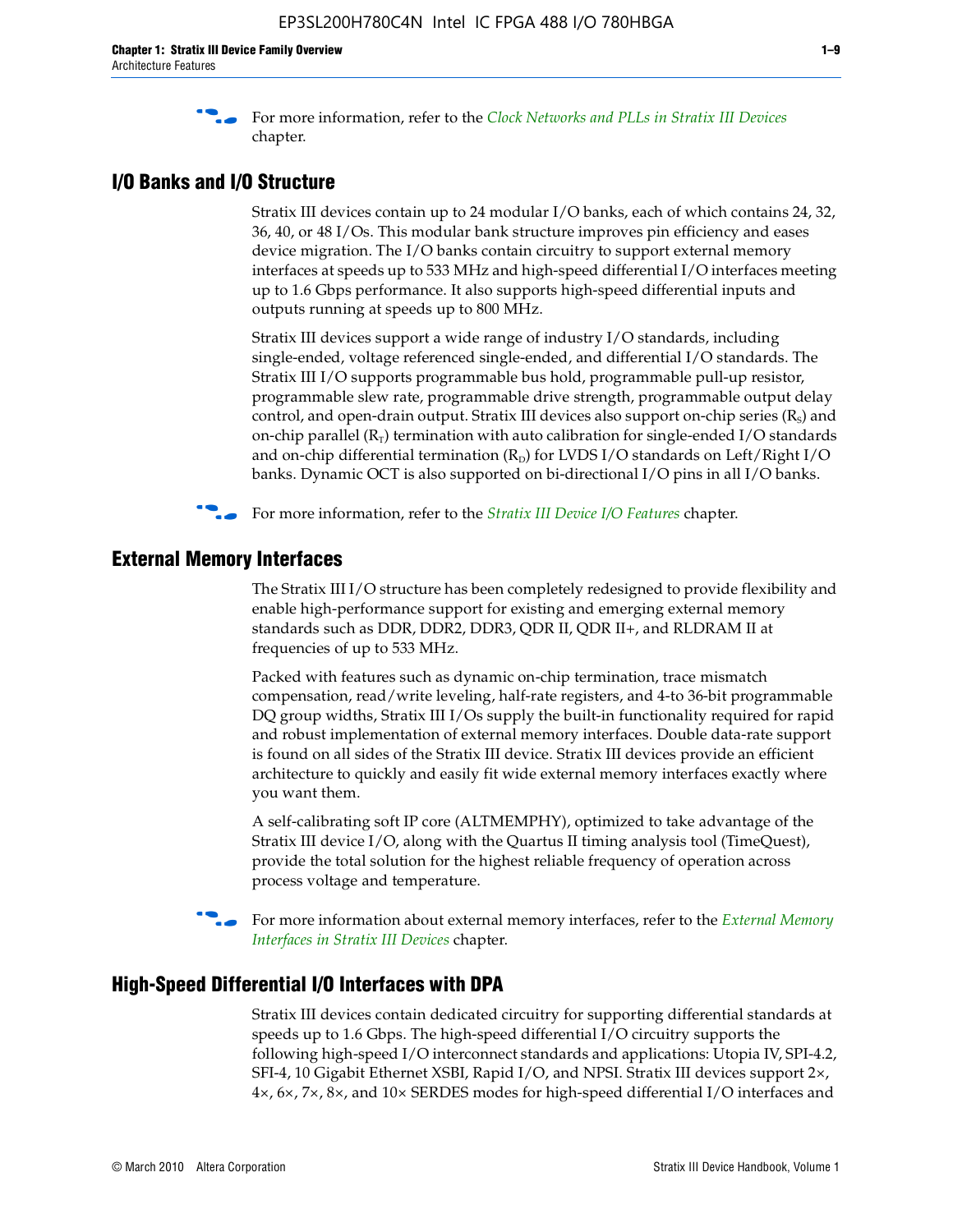4×, 6×, 7×, 8×, and 10× SERDES modes when using the dedicated DPA circuitry. DPA minimizes bit errors, simplifies PCB layout and timing management for high-speed data transfer, and eliminates channel-to-channel and channel-to-clock skew in high-speed data transmission systems. Soft CDR can also be implemented, enabling low-cost 1.6-Gbps clock embedded serial links.

Stratix III devices have the following dedicated circuitry for high-speed differential I/O support:

- Differential I/O buffer
- Transmitter serializer
- Receiver deserializer
- Data realignment
- Dynamic phase aligner (DPA)
- Soft CDR functionality
- Synchronizer (FIFO buffer)
- PLLs

**for more information, refer to the** *High Speed Differential I/O Interfaces with DPA in [Stratix III Devices](http://www.altera.com/literature/hb/stx3/stx3_siii51009.pdf)* chapter.

#### **Hot Socketing and Power-On Reset**

Stratix III devices are hot-socketing compliant. Hot socketing is also known as hot plug-in or hot swap, and power sequencing support without the use of any external devices. Robust on-chip hot-socketing and power-sequencing support ensures proper device operation independent of the power-up sequence. You can insert or remove a Stratix III board in a system during system operation without causing undesirable effects to the running system bus or the board that was inserted into the system.

The hot-socketing feature makes it easier to use Stratix III devices on PCBs that also contain a mixture of 3.3-V, 3.0-V, 2.5-V, 1.8-V, 1.5-V, and 1.2-V devices. With the Stratix III hot socketing feature, you do not need to ensure a specific power-up sequence for each device on the board.

f For more information, refer to the *[Hot Socketing and Power-On Reset in Stratix III](http://www.altera.com/literature/hb/stx3/stx3_siii51010.pdf)  [Device](http://www.altera.com/literature/hb/stx3/stx3_siii51010.pdf)s* chapter.

#### **Configuration**

Stratix III devices are configured using one of the following four configuration schemes:

- Fast passive parallel (FPP)
- Fast active serial (AS)
- Passive serial (PS)
- Joint Test Action Group (JTAG)

All configuration schemes use either an external controller (for example, a  $MAX<sup>®</sup>$  II device or microprocessor), a configuration device, or a download cable.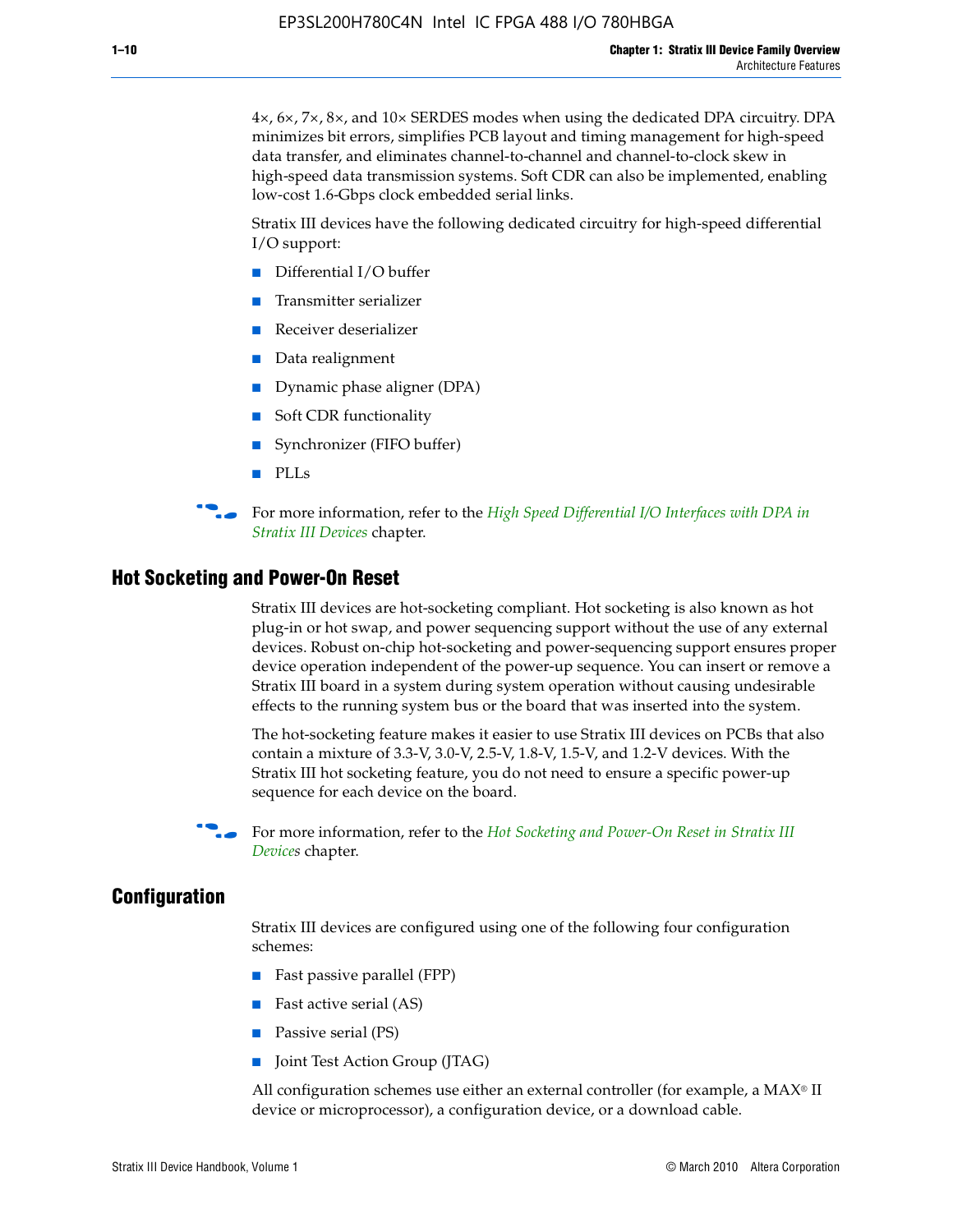Stratix III devices support configuration data decompression, which saves configuration memory space and time. This feature allows you to store compressed configuration data in configuration devices or other memory and transmit this compressed bitstream to Stratix III devices. During configuration, the Stratix III device decompresses the bitstream in real time and programs its SRAM cells.

Stratix III devices support decompression in the FPP when using a MAX II device/microprocessor plus flash, fast AS, and PS configuration schemes. The Stratix III decompression feature is not available in the FPP when using the enhanced configuration device and JTAG configuration schemes.

For more information, refer to the *[Configuring Stratix III Devices](http://www.altera.com/literature/hb/stx3/stx3_siii51011.pdf)* chapter.

## **Remote System Upgrades**

Stratix III devices feature remote system upgrade capability, allowing error-free deployment of system upgrades from a remote location securely and reliably. Soft logic (either the Nios embedded processor or user logic) implemented in a Stratix III device can download a new configuration image from a remote location, store it in configuration memory, and direct the dedicated remote system upgrade circuitry to initiate a reconfiguration cycle. The dedicated circuitry performs error detection during and after the configuration process, and can recover from an error condition by reverting back to a safe configuration image, and provides error status information. This dedicated remote system upgrade circuitry is unique to Stratix series FPGAs and helps to avoid system downtime.



**For more information, refer to the** *[Remote System Upgrades with Stratix III Devices](http://www.altera.com/literature/hb/stx3/stx3_siii51012.pdf)* chapter.

#### **IEEE 1149.1 (JTAG) Boundary-Scan Testing**

Stratix III devices support the JTAG IEEE Std. 1149.1 specification. The Boundary-Scan Test (BST) architecture offers the capability to test pin connections without using physical test probes and capture functional data while a device is operating normally. Boundary-scan cells in the Stratix III device can force signals onto pins or capture data from pin or logic array signals. Forced test data is serially shifted into the boundary-scan cells. Captured data is serially shifted out and externally compared to expected results. In addition to BST, you can use the IEEE Std. 1149.1 controller for Stratix III device in-circuit reconfiguration (ICR).

For more information, refer to the *IEEE 1149.1 (JTAG) Boundary Scan Testing in [Stratix III Devices](http://www.altera.com/literature/hb/stx3/stx3_siii51013.pdf)* chapter.

## **Design Security**

Stratix III devices are high-density, high-performance FPGAs with support for 256-bit volatile and non-volatile security keys to protect designs against copying, reverse engineering, and tampering. Stratix III devices have the ability to decrypt a configuration bitstream using the Advanced Encryption Standard (AES) algorithm, an industry standard encryption algorithm that is FIPS-197 certified and requires a 256-bit security key.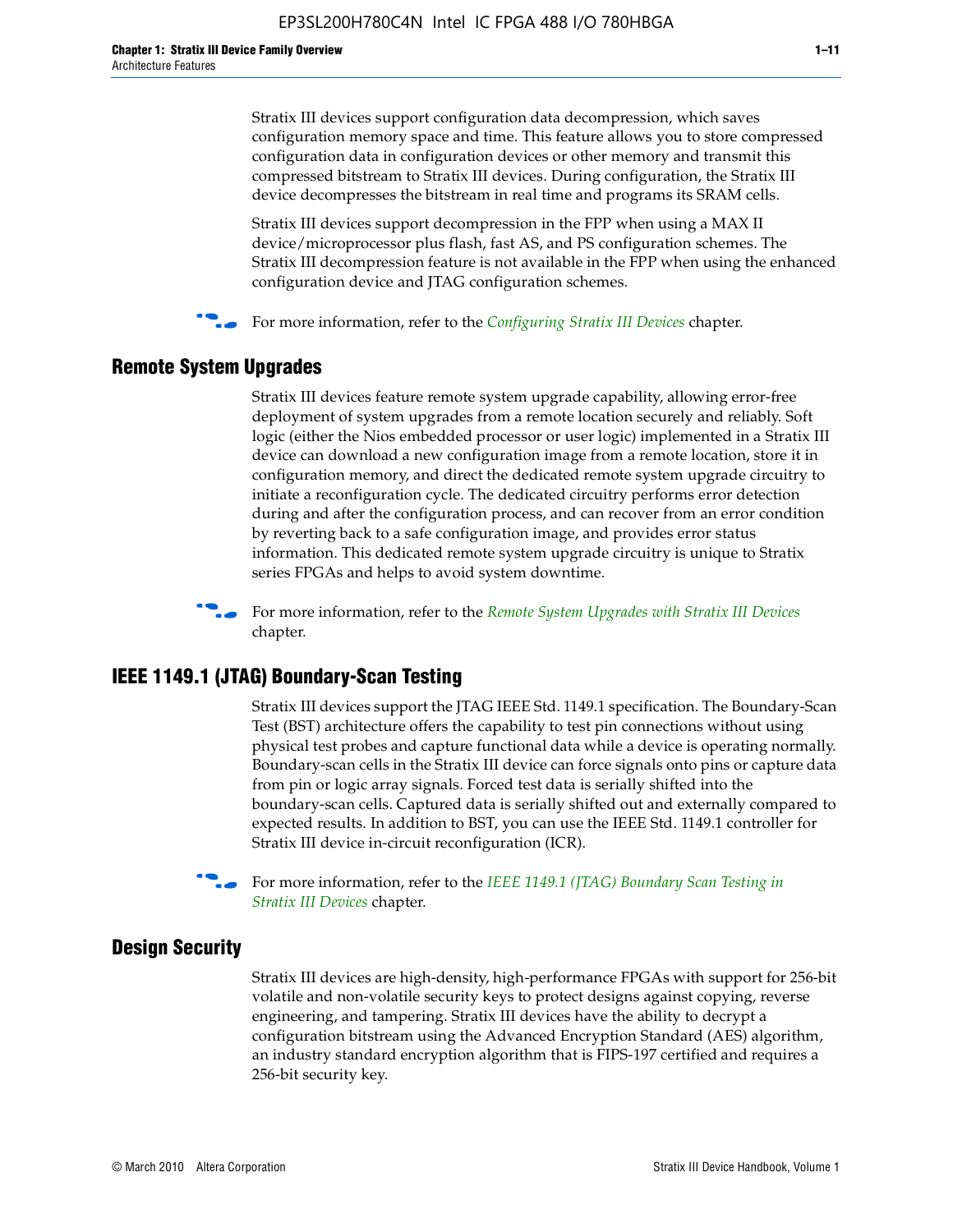The design security feature is available when configuring Stratix III FPGAs using the fast passive parallel (FPP) configuration mode with an external host (such as a MAX II device or microprocessor), or when using fast active serial (AS) or passive serial (PS) configuration schemes.

f For more information about the design security feature, refer to the *[Design Security in](http://www.altera.com/literature/hb/stx3/stx3_siii51014.pdf)  [Stratix III Devices](http://www.altera.com/literature/hb/stx3/stx3_siii51014.pdf)* chapter.

#### **SEU Mitigation**

Stratix III devices have built-in error detection circuitry to detect data corruption due to soft errors in the configuration random-access memory (CRAM) cells. This feature allows all CRAM contents to be read and verified continuously during user mode operation to match a configuration-computed CRC value. The enhanced CRC circuit and frame-based configuration architecture allows detection and location of multiple, single, and adjacent bit errors which, in conjunction with a soft circuit supplied as a reference design, allows don't-care soft errors in the CRAM to be ignored during device operation. This provides a steep decrease in the effective soft error rate, increasing system reliability.

On-chip memory block SEU mitigation is also offered using the ninth bit and a configurable megafunction in the Quartus II software for MLAB and M9K blocks while the M144K memory blocks have built-in error correction code (ECC) circuitry.

For more information about the dedicated error detection circuitry, refer to the *SEU [Mitigation in Stratix III Devices](http://www.altera.com/literature/hb/stx3/stx3_siii51015.pdf)* chapter.

#### **Programmable Power**

Stratix III delivers Programmable Power, the only FPGA with user programmable power options balancing today's power and performance requirements. Stratix III devices utilize the most advanced power-saving techniques, including a variety of process, circuit, and architecture optimizations and innovations. In addition, user controllable power reduction techniques provide an optimal balance of performance and power reduction specific for each design configured into the Stratix III FPGA. The Quartus II software (starting from version 6.1) automatically optimizes designs to meet the performance goals while simultaneously leveraging the programmable power-saving options available in the Stratix III FPGA without the need for any changes to the design flow.

For more information about Programmable Power in Stratix III devices, refer to the following documents:

- *[Programmable Power and Temperature Sensing Diode in Stratix III Devices](http://www.altera.com/literature/hb/stx3/stx3_siii51016.pdf)* chapter
- *[AN 437: Power Optimization in Stratix III FPGAs](http://www.altera.com/literature/an/AN437.pdf)*
- *[Stratix III Programmable Power White Paper](http://www.altera.com/literature/wp/wp-01006.pdf)*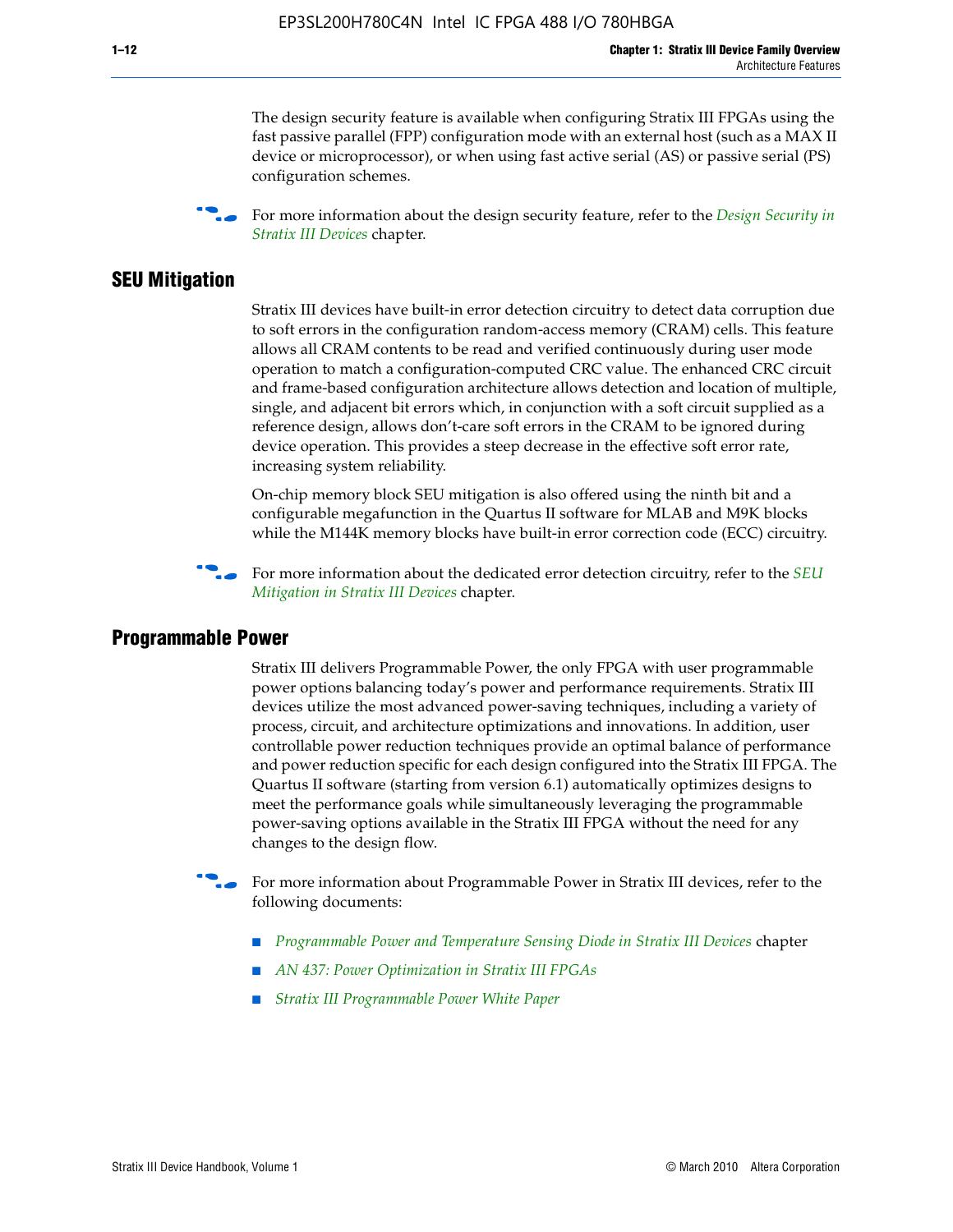# **Signal Integrity**

Stratix III devices simplify the challenge of signal integrity through a number of chip, package, and board level enhancements to enable efficient high-speed data transfer into and out of the device. These enhancements include:

- 8:1:1 user I/O/Gnd/V<sub>cc</sub> ratio to reduce the loop inductance in the package
- Dedicated power supply for each I/O bank, limit of I/Os is 24 to 48 I/Os per bank, to help limit simultaneous switching noise
- Programmable slew-rate support with up to four settings to match desired I/O standard, control noise, and overshoot
- Programmable output-current drive strength support with up to six settings to match desired I/O standard performance
- Programmable output-delay support to control rise/fall times and adjust duty cycle, compensate for skew, and reduce simultaneous switching outputs (SSO) noise
- Dynamic OCT with auto calibration support for series and parallel OCT and differential OCT support for LVDS I/O standard on the left/right banks
- For mor[e](http://www.altera.com/literature/hb/qts/quartusii_handbook.pdf) information about SI support in the Quartus II software, refer to the *[Quartus II Handbook](http://www.altera.com/literature/hb/qts/quartusii_handbook.pdf)*.

For more information about how to use the various configuration, PLL, external memory interfaces, I/O, high-speed differential I/O, power, and JTAG pins, refer to the *[Stratix III Device Family Pin Connection Guidelines](http://www.altera.com/literature/dp/stx3/PCG-01004.pdf)*.

# **Reference and Ordering Information**

The following section describes Stratix III device software support and ordering information.

## **Software Support**

Stratix III devices are supported by the Altera Quartus II design software, version 6.1 and later, which provides a comprehensive environment for system-on-a-programmable-chip (SOPC) design. The Quartus II software includes HDL and schematic design entry, compilation and logic synthesis, full simulation and advanced timing analysis, SignalTap® II logic analyzer, and device configuration.

**For more information about the [Quartus II](http://www.altera.com/literature/hb/qts/quartusii_handbook.pdf) software features, refer to the** *Quartus II* **<b>Fig. 7** *[Handbook](http://www.altera.com/literature/hb/qts/quartusii_handbook.pdf)*.

The Quartus II software supports a variety of operating systems. The specific operating system for the Quartus II software can be obtained from the Quartus II **Readme.txt** file or the *[Operating System Support](http://www.altera.com/support/software/os_support/oss-index.html)* section of the Altera website. It also supports seamless integration with industry-leading EDA tools through the NativeLink® interface.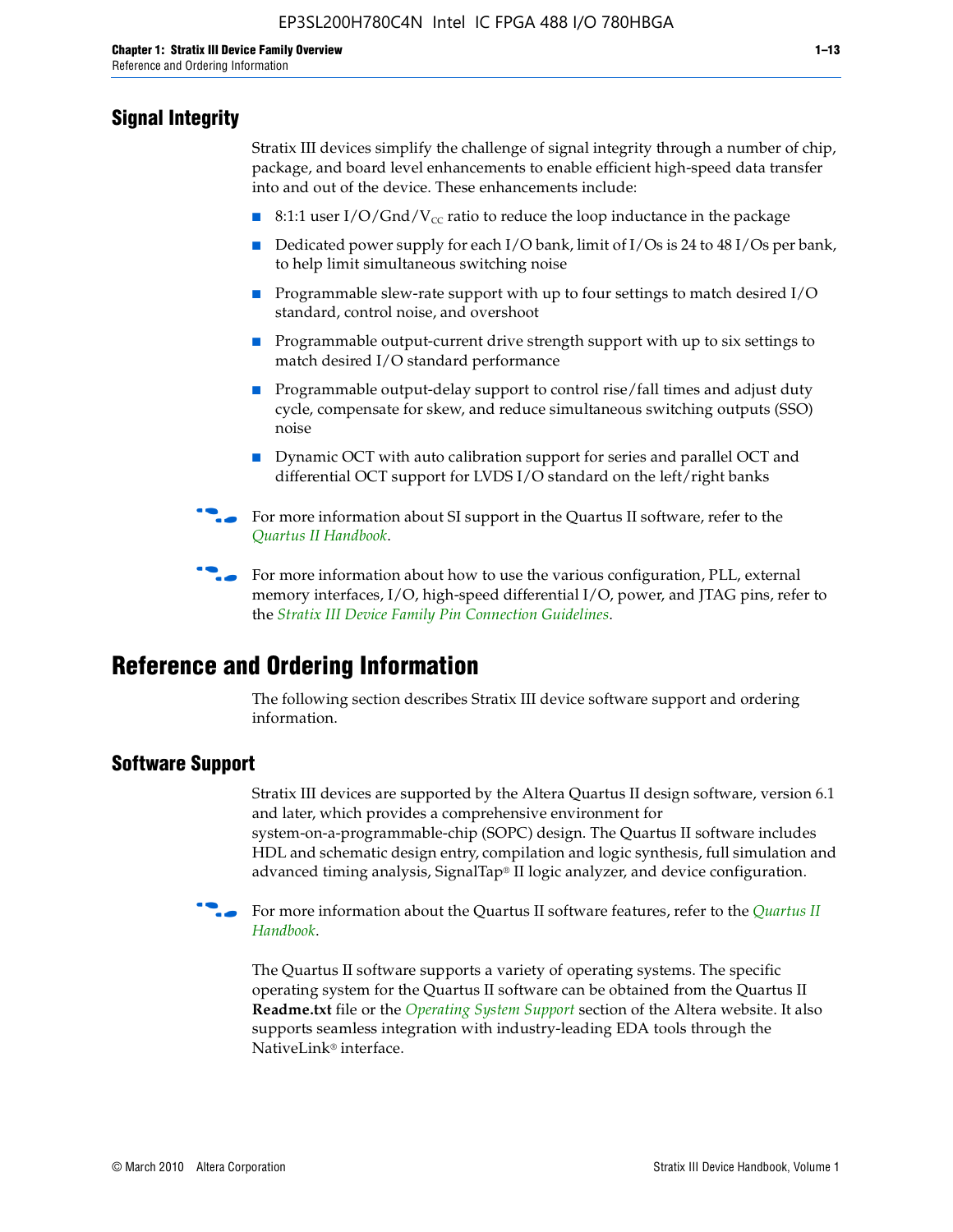# **Ordering Information**

Figure 1–1 shows the ordering codes for Stratix III devices.

For more information about a specific package, refer to the *Stratix III Device Package [Information](http://www.altera.com/literature/hb/stx3/stx3_siii51017.pdf)* chapter.





# **[C](http://www.altera.com/literature/hb/stx3/stx3_siii51012.pdf)hapter Revision History**

Table 1–6 lists the revision history for this chapter.

| <b>Table 1–6.</b> Chapter Revision History (Part 1 of 2) |  |  |  |  |  |
|----------------------------------------------------------|--|--|--|--|--|
|----------------------------------------------------------|--|--|--|--|--|

| <b>Date</b>       | <b>Version</b> | <b>Changes Made</b>                                          |  |  |  |
|-------------------|----------------|--------------------------------------------------------------|--|--|--|
|                   |                | Updated for the Quartus II software version 9.1 SP2 release: |  |  |  |
| <b>March 2010</b> | 1.8            | <b>u</b> Updated Table $1-2$ .                               |  |  |  |
|                   |                | ■ Updated "I/O Banks and I/O Structure" section.             |  |  |  |
| May 2009          | 1.7            | Updated "Software" and "Signal Integrity" sections.          |  |  |  |
|                   |                | Updated "Features" section.                                  |  |  |  |
| February 2009     | 1.6            | <b>u</b> Updated Table $1-1$ .                               |  |  |  |
|                   |                | Removed "Referenced Documents" section.                      |  |  |  |
|                   |                | ■ Updated "Features" section.                                |  |  |  |
| October 2008      | 1.5            | ■ Updated Table 1–1 and Table 1–5.                           |  |  |  |
|                   |                | <b>Updated New Document Format.</b>                          |  |  |  |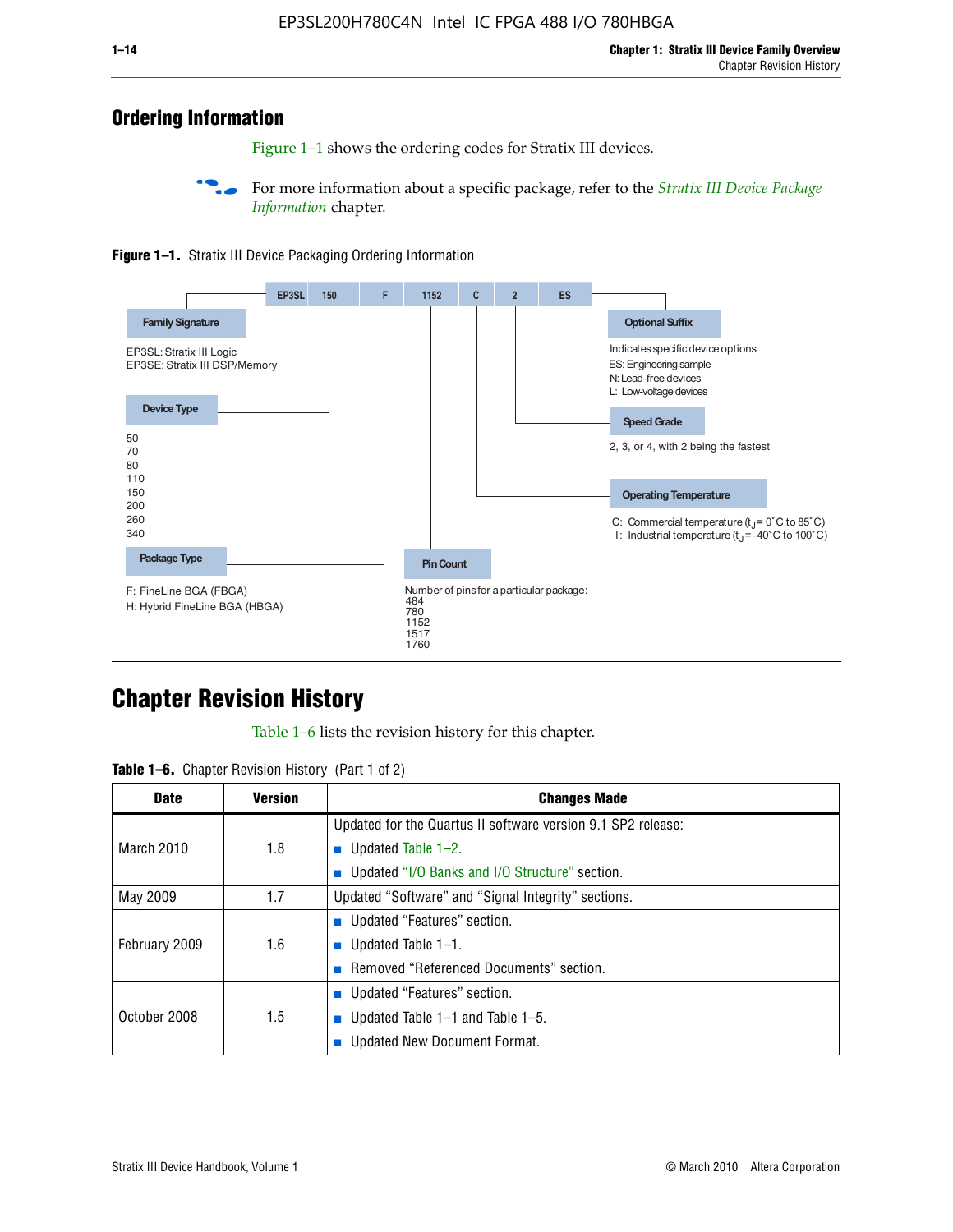| <b>Table 1–6.</b> Chapter Revision History (Part 2 of 2) |                |                                                                                |  |  |  |  |
|----------------------------------------------------------|----------------|--------------------------------------------------------------------------------|--|--|--|--|
| <b>Date</b>                                              | <b>Version</b> | <b>Changes Made</b>                                                            |  |  |  |  |
|                                                          |                | Updated "Introduction".                                                        |  |  |  |  |
|                                                          |                | ■ Updated Table $1-1$ .                                                        |  |  |  |  |
|                                                          |                | ■ Updated Table $1-2$ .                                                        |  |  |  |  |
| May 2008                                                 | 1.4            | Added Table 1–5.<br>m.                                                         |  |  |  |  |
|                                                          |                | ■ Updated "Reference and Ordering Information".                                |  |  |  |  |
|                                                          |                | ■ Updated package type information in Figure $1-1$ .                           |  |  |  |  |
| November 2007                                            |                | ■ Updated Table $1-1$ .                                                        |  |  |  |  |
|                                                          | 1.3            | ■ Updated Table $1-2$ .                                                        |  |  |  |  |
|                                                          |                | $\blacksquare$ Minor typo fixes.                                               |  |  |  |  |
| October 2007                                             | 1.2            | $\blacksquare$ Added Table 1-4.                                                |  |  |  |  |
|                                                          |                | Added section "Referenced Documents".                                          |  |  |  |  |
|                                                          |                | $\blacksquare$ Added live links for references.                                |  |  |  |  |
| 1.1<br>May 2007<br>Table $1-1$ .                         |                | Minor formatting changes, fixed PLL numbers and ALM, LE and MLAB bit counts in |  |  |  |  |
| November 2006                                            | 1.0            | Initial Release.                                                               |  |  |  |  |